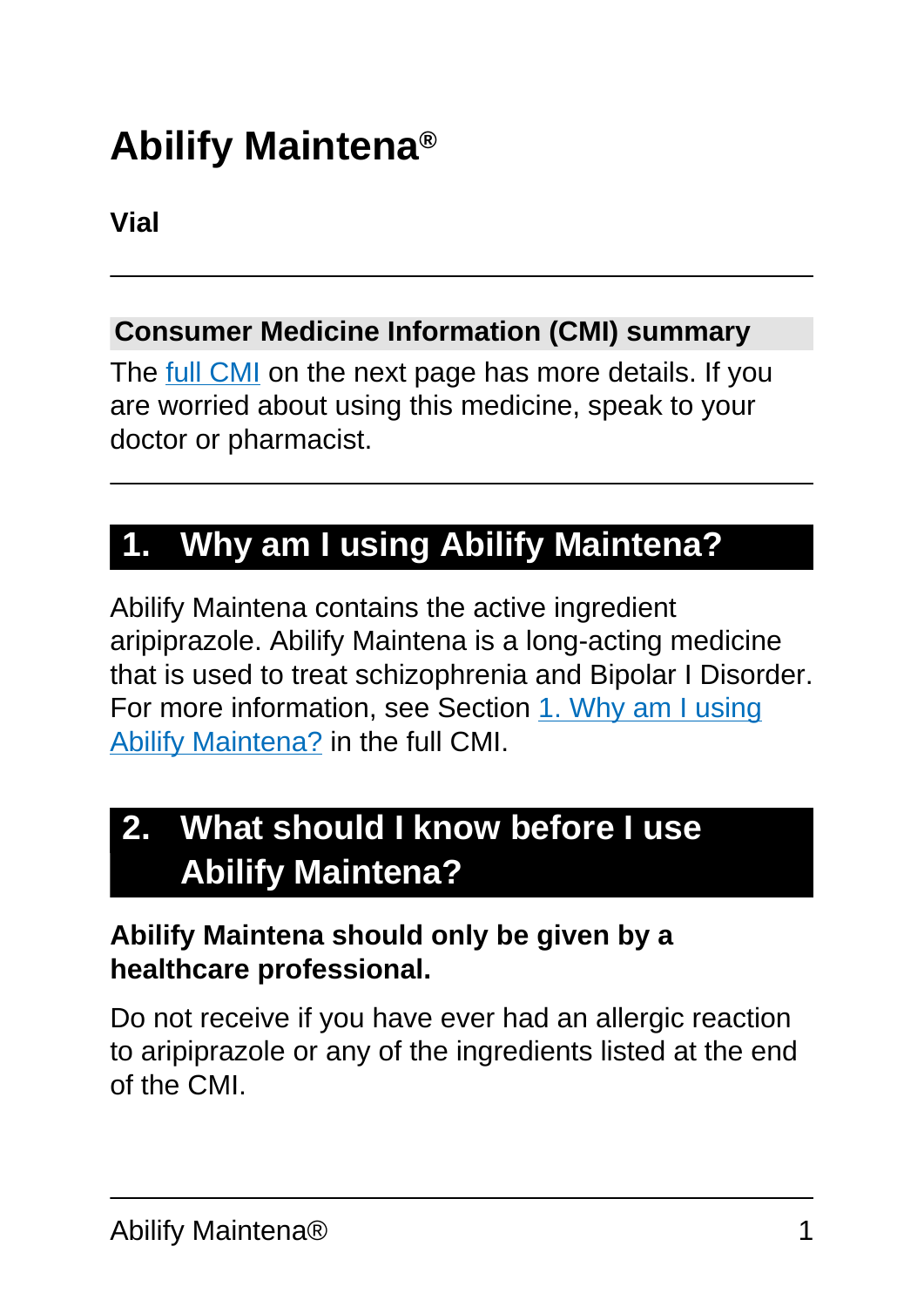**Talk to your doctor if you have any other medical conditions, take any other medicines, or are pregnant or plan to become pregnant or are breastfeeding.**

For more information, see Section [2. What should I know](#page-5-0) [before I use Abilify Maintena?](#page-5-0) in the full CMI.

### **3. What if I am taking other medicines?**

Some medicines may interfere with Abilify Maintena and affect how it works. These include: medicines and herbal remedies used to treat depression and anxiety, certain medicines used to treat nicotine dependence, anticonvulsants used to treat epilepsy, medicines used to treat high blood pressure, medicines used to treat heart rhythm disturbances, medicines used to treat bacterial, fungal or viral infections.A list of these medicines is in Section [3. What if I am taking other](#page-9-0) [medicines?](#page-9-0) in the full CMI.

# **4. How do I use Abilify Maintena?**

Abilify Maintena is a long-acting medicine that a healthcare professional will give to you by injection. More instructions can be found in Section [4. How do I](#page-9-1) [use Abilify Maintena?](#page-9-1) in the full CMI.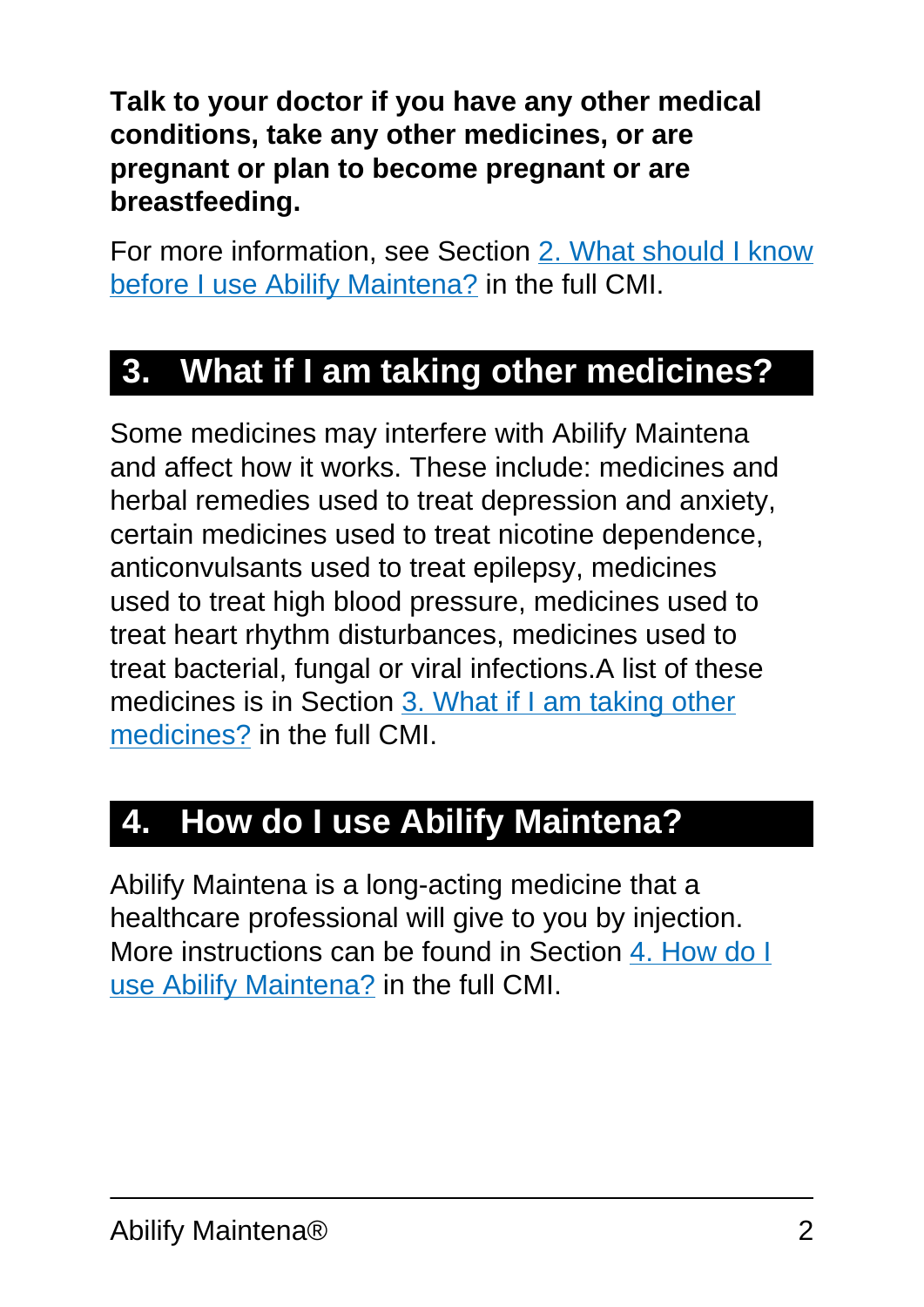# **5. What should I know while using Abilify Maintena?**

| Things you should do                | Tell your doctor<br>immediately if you<br>become pregnant while<br>taking Abilify Maintena.<br>Tell your doctor if you<br>are about to be started<br>on any new medicine<br>Tell your doctor if you<br>are going to have<br>surgery that requires a<br>general anaesthetic |
|-------------------------------------|----------------------------------------------------------------------------------------------------------------------------------------------------------------------------------------------------------------------------------------------------------------------------|
| Things to be careful of             | If Abilify Maintena<br>makes you feel light-<br>headed, dizzy or faint,<br>be careful when getting<br>up from a sitting or lying<br>position.                                                                                                                              |
| <b>Driving or using</b><br>machines | Be careful before<br>you drive or use any<br>machines or tools until<br>you know how Abilify<br>Maintena affects you.                                                                                                                                                      |
| <b>Drinking alcohol</b>             | • Avoid alcohol while<br>you are taking Abilify<br>Maintena.                                                                                                                                                                                                               |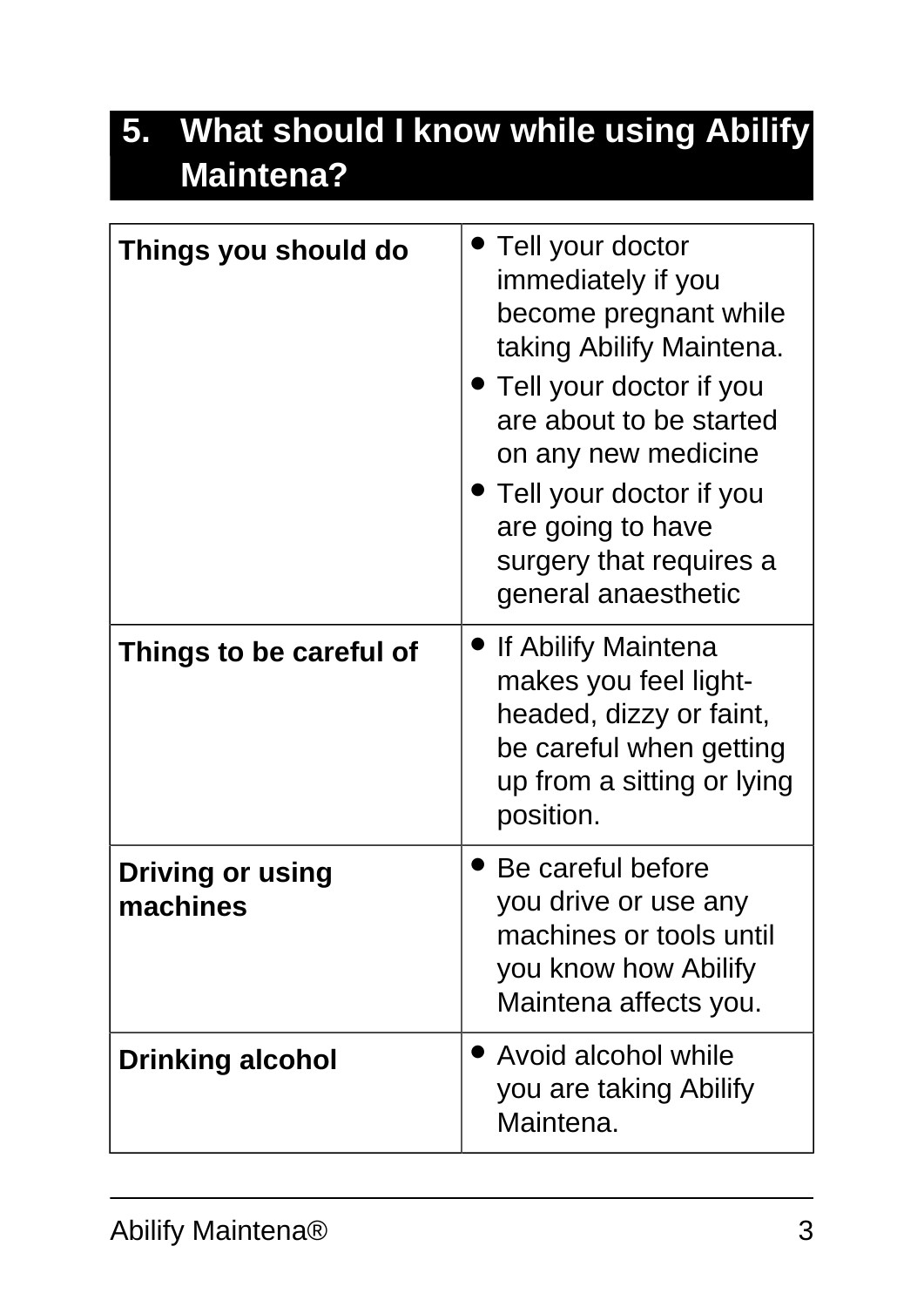| <b>Looking after your</b><br>medicine | • Abilify Maintena will<br>be stored by your<br>healthcare professional<br>until it is time for them to<br>administer the injection<br>to you. |
|---------------------------------------|------------------------------------------------------------------------------------------------------------------------------------------------|
|---------------------------------------|------------------------------------------------------------------------------------------------------------------------------------------------|

For more information, see Section [5. What should I know](#page-12-0) [while using \[insert medicine\]?](#page-12-0) in the full CMI.

# **6. Are there any side effects?**

**Mild side effects** include: Headache, fatigue, drowsiness or sleepiness, speech disorder, agitation or restlessness, inability to sit or stand still. **Serious side effects (Call your doctor straight away, or go straight to the Emergency Department)** include: serious allergic reaction (symptoms may include swelling of the face, lips, mouth or throat, or rash, itching or hives), abnormal movements of the tongue; high fever, stiff muscles, confusion, sweating, and changes in pulse, heart rate, and blood pressure; convulsions or seizures

For more information, including what to do if you have any side effects, see Section [6. Are there any side](#page-15-0) [effects?](#page-15-0) in the full CMI.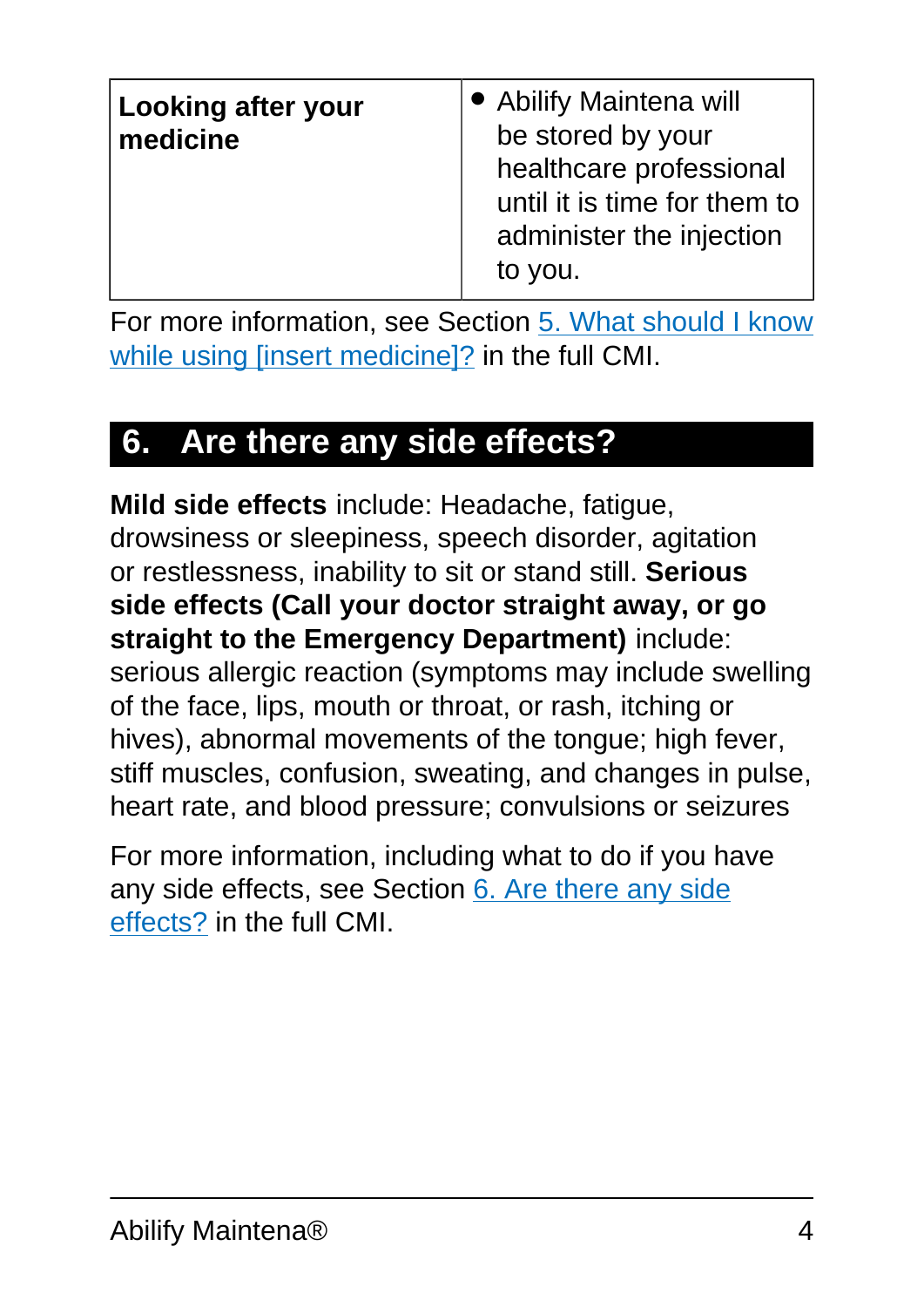# <span id="page-4-0"></span>**Abilify Maintena®**

**Active ingredient(s):** Aripiprazole (ari-pip-rah-zol)

#### **Consumer Medicine Information (CMI)**

This leaflet provides important information about using Abilify Maintena. **You should also speak to your doctor or pharmacist if you would like further information or if you have any concerns or questions about using Abilify Maintena.**

#### **Where to find information in this leaflet:**

- [1. Why am I using Abilify Maintena?](#page-4-1)
- [2. What should I know before I use Abilify Maintena?](#page-5-0)
- [3. What if I am taking other medicines?](#page-9-0)
- [4. How do I use Abilify Maintena?](#page-9-1)
- [5. What should I know while using Abilify Maintena?](#page-12-0)
- [6. Are there any side effects?](#page-15-0)
- [7. Product details](#page-22-0)

# <span id="page-4-1"></span>**1. Why am I using Abilify Maintena?**

# **Abilify Maintena contains the active ingredient**

**aripiprazole.** Abilify Maintena belongs to a group of medicines called antipsychotic agents. Abilify Maintena helps to correct a chemical imbalance in the brain which may cause schizophrenia and Bipolar I Disorder.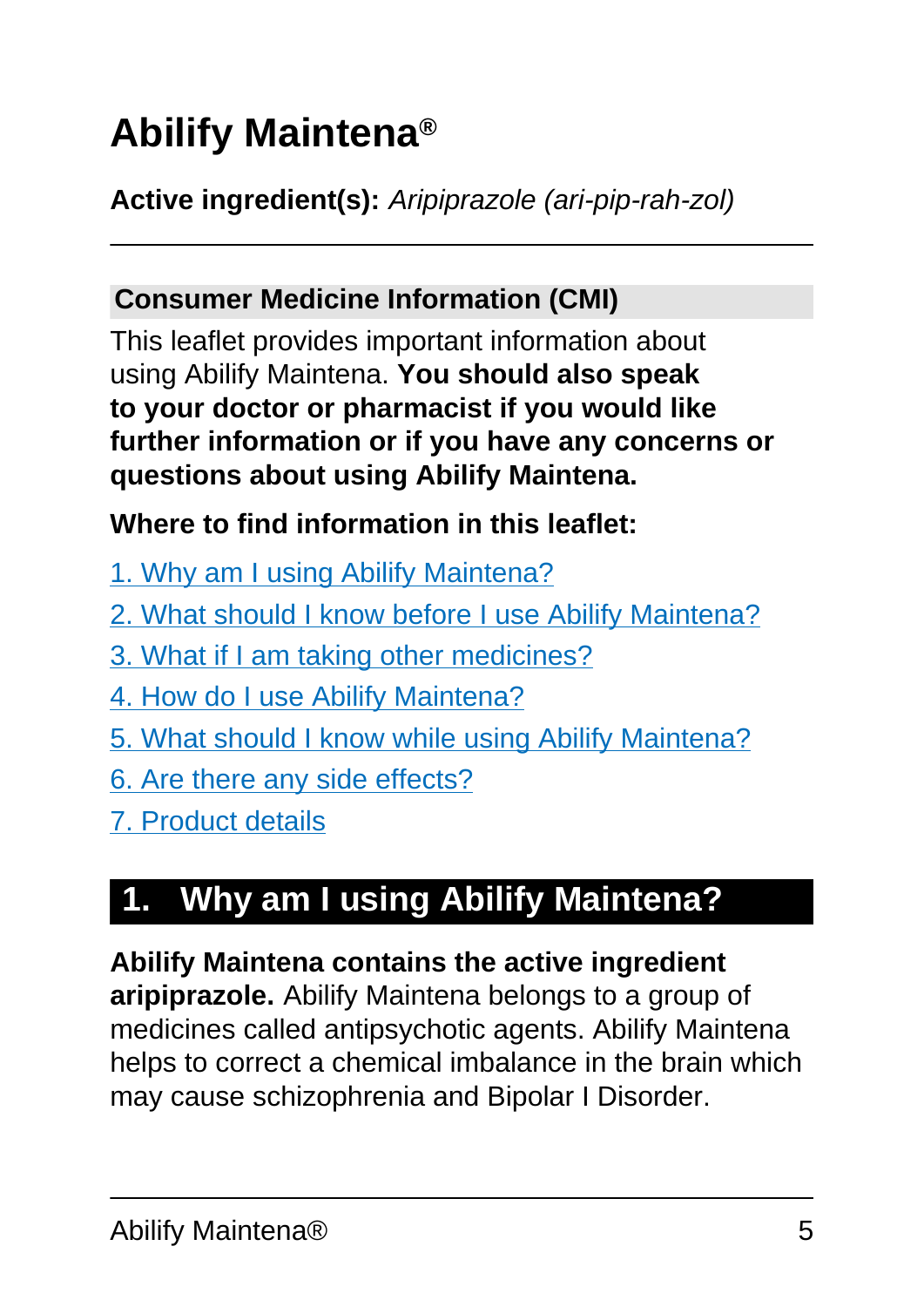#### **Abilify Maintena is a long-acting medicine that is used to treat schizophrenia and Bipolar I Disorder.**

Schizophrenia is characterised by symptoms such as:

- hallucinations; hearing, seeing or sensing things that are not there,
- suspiciousness, mistaken beliefs and
- incoherent speech and behaviour and emotional flatness.

People with this condition may also feel depressed, guilty, anxious, or tense.

Bipolar disorder is a condition with symptoms such as:

- feeling "high", having excessive amounts of energy,
- needing much less sleep than usual,
- talking very quickly with racing ideas and
- sometimes severe irritability.

You and your doctor have decided on Abilify Maintena to help relieve the symptoms of your condition. Although Abilify Maintena cannot cure your condition, it can help to keep the symptoms under control and reduce the risk of relapse as you continue treatment.

# <span id="page-5-0"></span>**2. What should I know before I use Abilify Maintena?**

**Abilify Maintena should only be given by a healthcare professional.**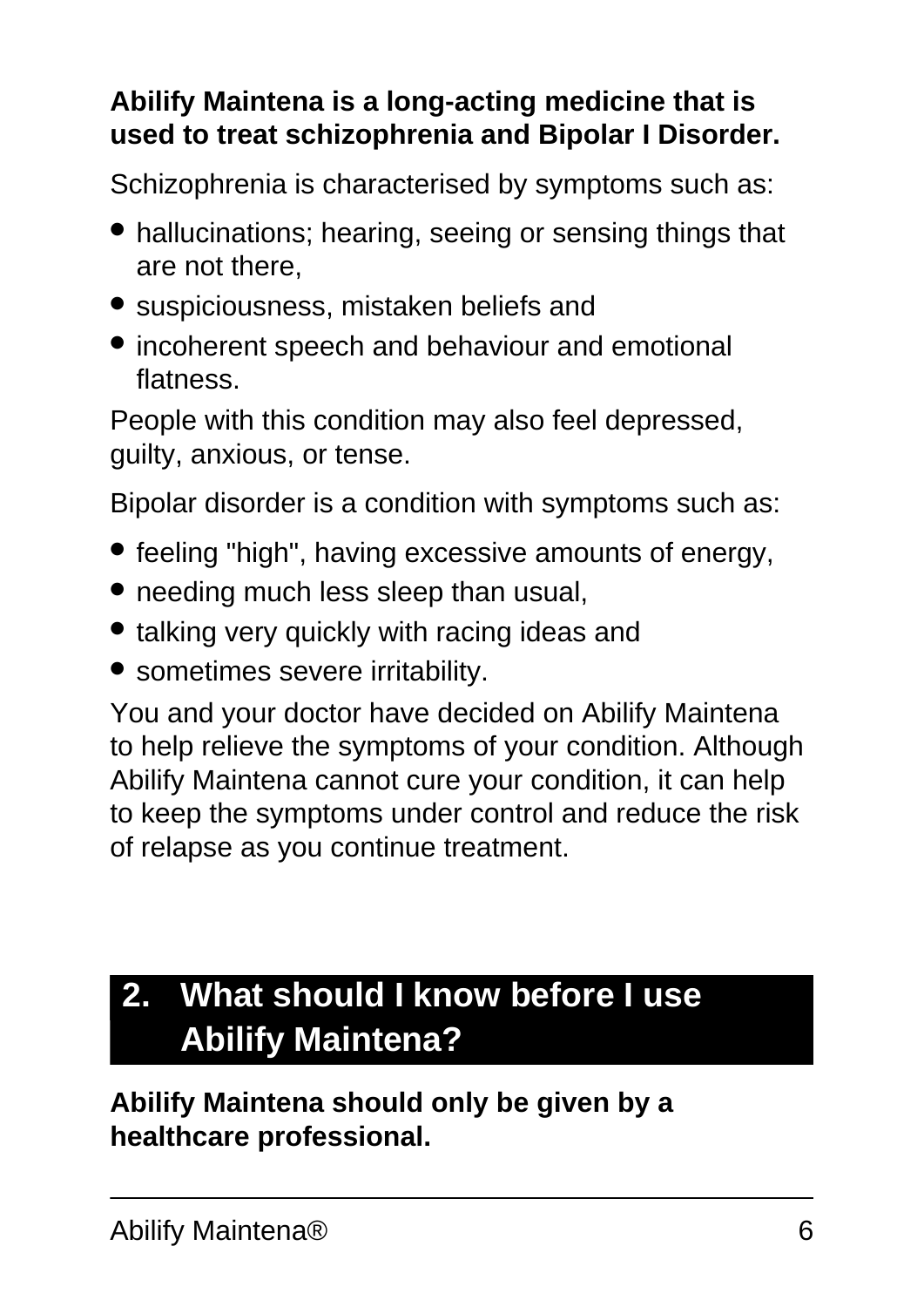### **Warnings**

### **Do not receive Abilify Maintena if:**

- you are allergic to aripiprazole, or any of the ingredients listed in 7. Product details at the end of this leaflet.
- Always check the ingredients to make sure you can use this medicine.

Some of the symptoms of an allergic reaction may include: shortness of breath; wheezing or difficulty breathing; swelling of the face, lips, tongue or other parts of the body; and/or rash, itching or hives on the skin.

# **Check with your doctor if you:**

Have allergies to any other medicines, foods, preservatives or dyes.

Have any other medical conditions especially the following conditions:

- Dementia (loss of memory or other mental abilities) and you are elderly.
- Neuroleptic malignant syndrome reaction to some medicines with a sudden increase in body temperature, sweating, fast heartbeat, muscle stiffness and fluctuating blood pressure, which may lead to coma.
- Tardive dyskinesia a reaction to some medicines with abnormal movements of the tongue, or other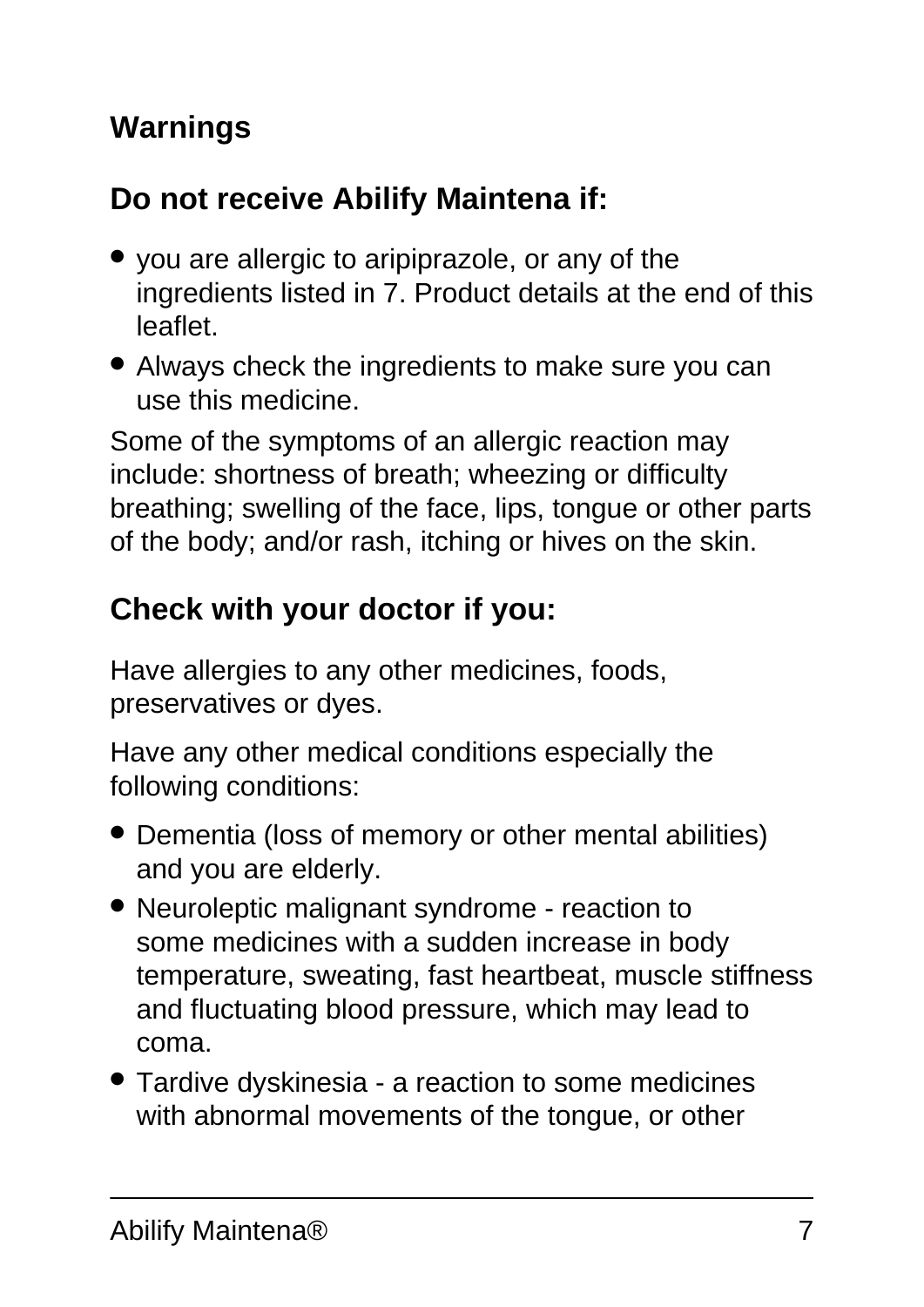uncontrolled movements of the mouth, tongue, cheeks or jaw which may progress to the arms and legs.

- low blood pressure.
- high blood pressure or have rapid heartbeat and a drop in blood pressure when getting up.
- problems with your heart or blood vessels, including stroke, "mini" stroke, or family history of heart or blood vessel problems.
- epilepsy, seizures or fits.
- if you have any conditions or are taking medications that could increase the risk of falling, such as a drop in blood pressure when getting up, excess sleepiness.
- problems with your oesophagus (food pipe/gullet) such as difficulty in swallowing.
- high blood sugar or diabetes mellitus or a family history of diabetes or high blood sugar.
- blood clots, or you have any of the following risk factors for developing blood clots: family history of blood clots, 65 years of age or older, smoking, obese, recent major surgery such as hip or knee replacement, immobility due to air travel or other reason, or you take oral contraceptives.
- past experience with excessive gambling or other compulsive behaviours.
- have or had low white blood cell count.
- other medical conditions including conditions that may affect you receiving an injection in your arm or buttocks.
- take any medicines for any other condition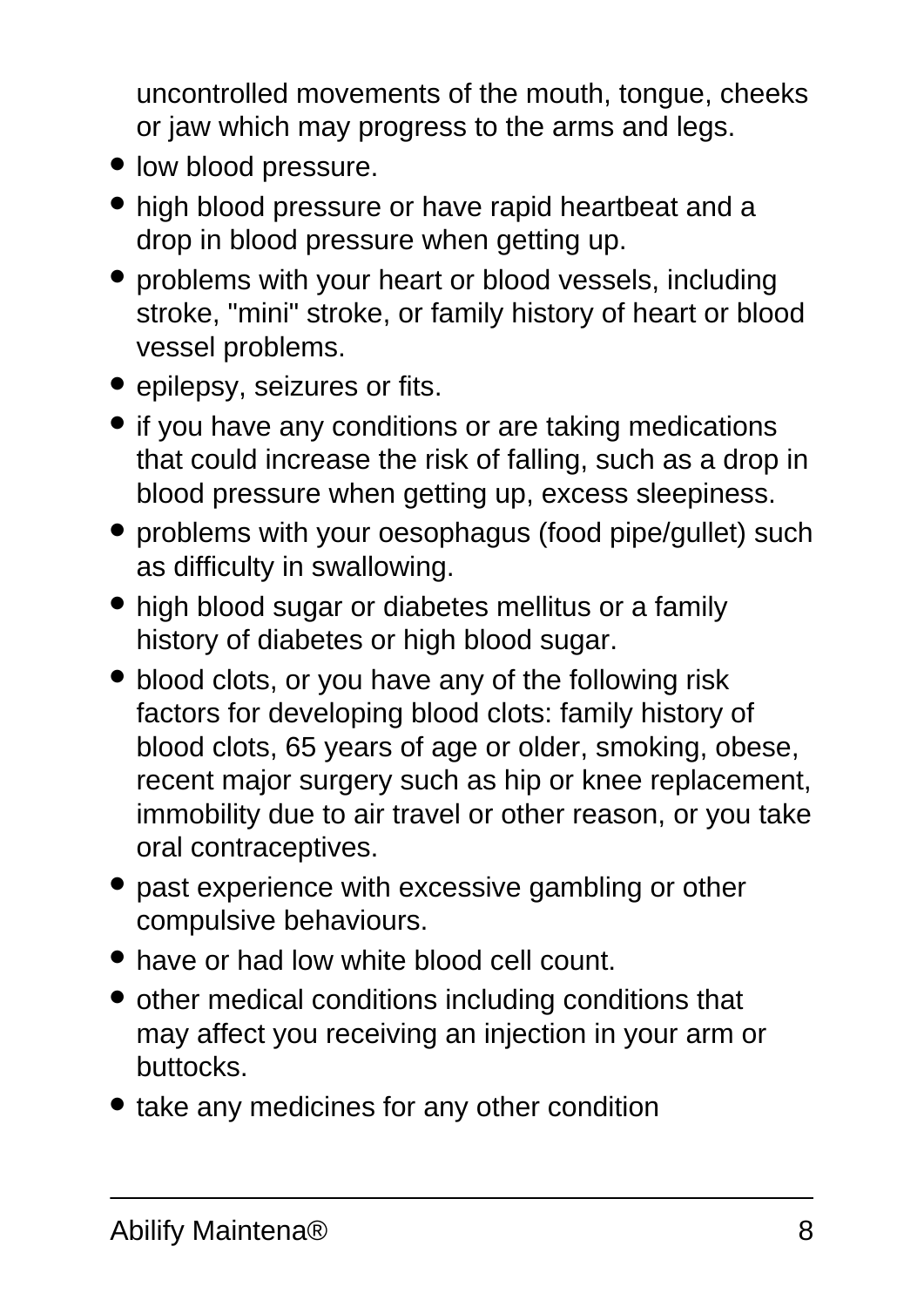#### **Tell your doctor if you have past experience of excessive gambling. Tell your doctor if you drink alcohol.**

You should avoid alcohol as it could magnify the side effects of this medicine.

#### **If you have not told your doctor about any of the above, tell them before you receive Abilify Maintena.**

Ask your doctor or pharmacist for advice before taking any medicine.

During treatment, you may be at risk of developing certain side effects. It is important you understand these risks and how to monitor for them. See additional information under Section [6. Are there any side effects](#page-15-0)?

### **Pregnancy and breastfeeding**

#### **Check with your doctor if you are pregnant or intend to become pregnant.**

Abilify Maintena should not be received during pregnancy unless the benefit outweighs the risk. If you need to receive Abilify Maintena during your pregnancy, your doctor will discuss with you the risks and benefits of taking it.

The following symptoms may occur in newborn babies of mothers that receive Abilify Maintena in the last three months of their pregnancy: shaking, muscle stiffness and/or weakness, sleepiness, agitation, breathing problems, and difficulty in feeding. If your baby develops any of these symptoms you need to contact your doctor immediately.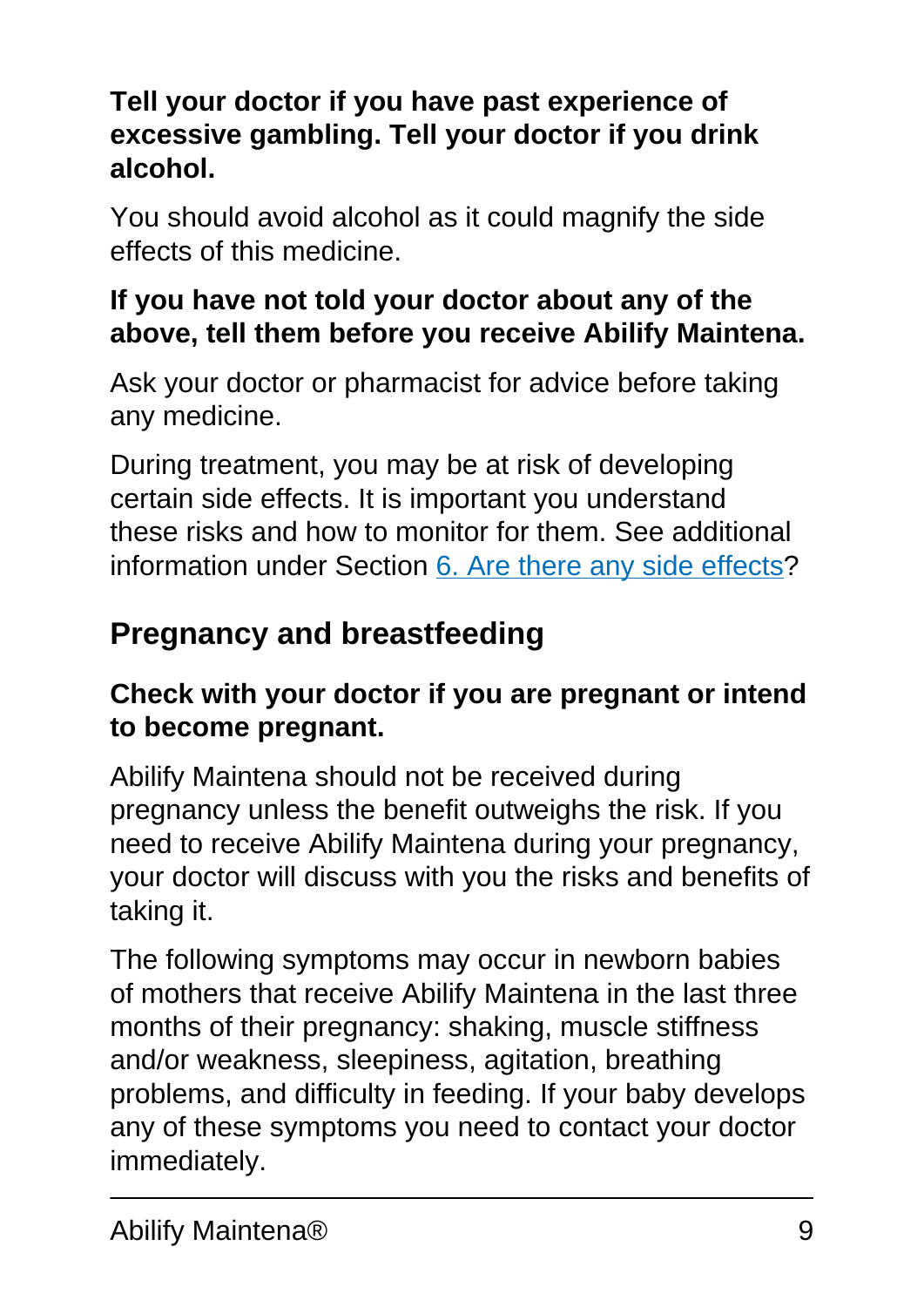#### **Talk to your doctor if you are breastfeeding or intend to breastfeed.**

If you are receiving Abilify Maintena, your doctor will discuss with you whether you should breast-feed considering the benefit to you of your therapy and the benefit to your baby of breast-feeding. You should not do both. Talk to your doctor about the best way to feed your baby if you are receiving Abilify Maintena.

### <span id="page-9-0"></span>**3. What if I am taking other medicines?**

Tell your doctor or pharmacist if you are taking any other medicines, including any medicines, vitamins or supplements that you buy without a prescription from your pharmacy, supermarket or health food shop.

Some medicines and Abilify Maintena may interfere with each other. These include:

- medicines and herbal remedies used to treat depression and anxiety.
- certain medicines used to treat nicotine dependence.
- anticonvulsants used to treat epilepsy.
- medicines used to treat high blood pressure.
- medicines used to treat heart rhythm disturbances.
- medicines used to treat bacterial, fungal or viral infections.

<span id="page-9-1"></span>**Check with your doctor or pharmacist if you are not sure about what medicines, vitamins or supplements you are taking and if these affect Abilify Maintena.**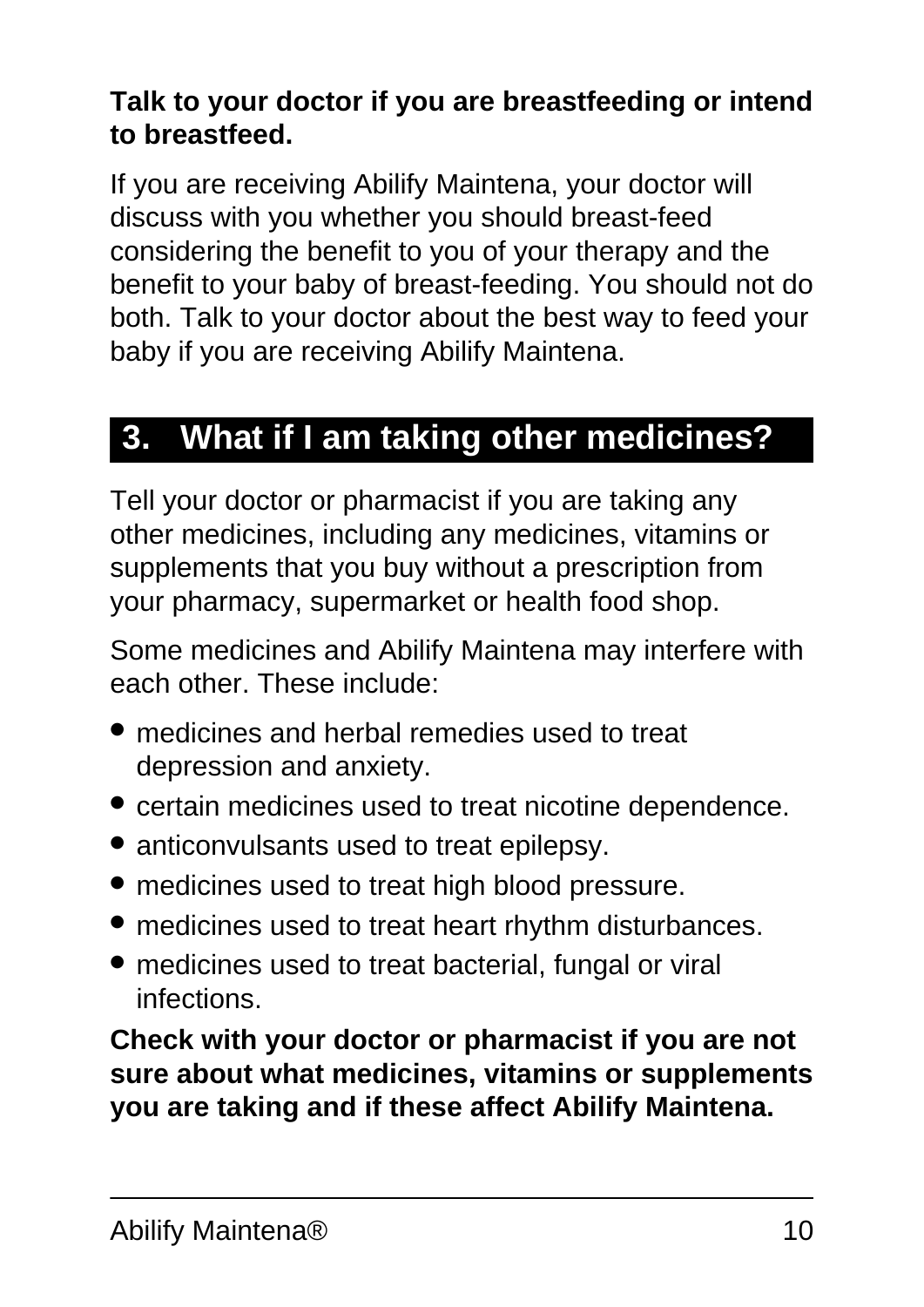# **4. How do I use Abilify Maintena?**

Abilify Maintena is a long-acting medicine that a healthcare professional will give to you by injection.

The medicine is slowly released from the injection site, which means you do not have to take it every day, but only once a month.

Abilify Maintena can be received regardless of meals.

#### **How it is given**

**Abilify Maintena comes as a therapeutic kit. The kit includes a powder which your healthcare professional will make into a suspension that will then be injected into the muscle in your buttock or shoulder. You may feel a little pain during the injection, which may become less over time.**

**The usual dose is 400 mg every 4 weeks. Your healthcare professional may administer a lower dose if required. Your doctor will decide on the dose of Abilify Maintena that is right for you.**

**After your first dose you must take 10 mg to 20 mg of oral aripiprazole (or prescribed dose of an other oral antipsychotic) for 14 days in a row.**

**It is important you take your oral antipsychotic exactly as directed by your doctor, because the first injection will not start to work straight away.**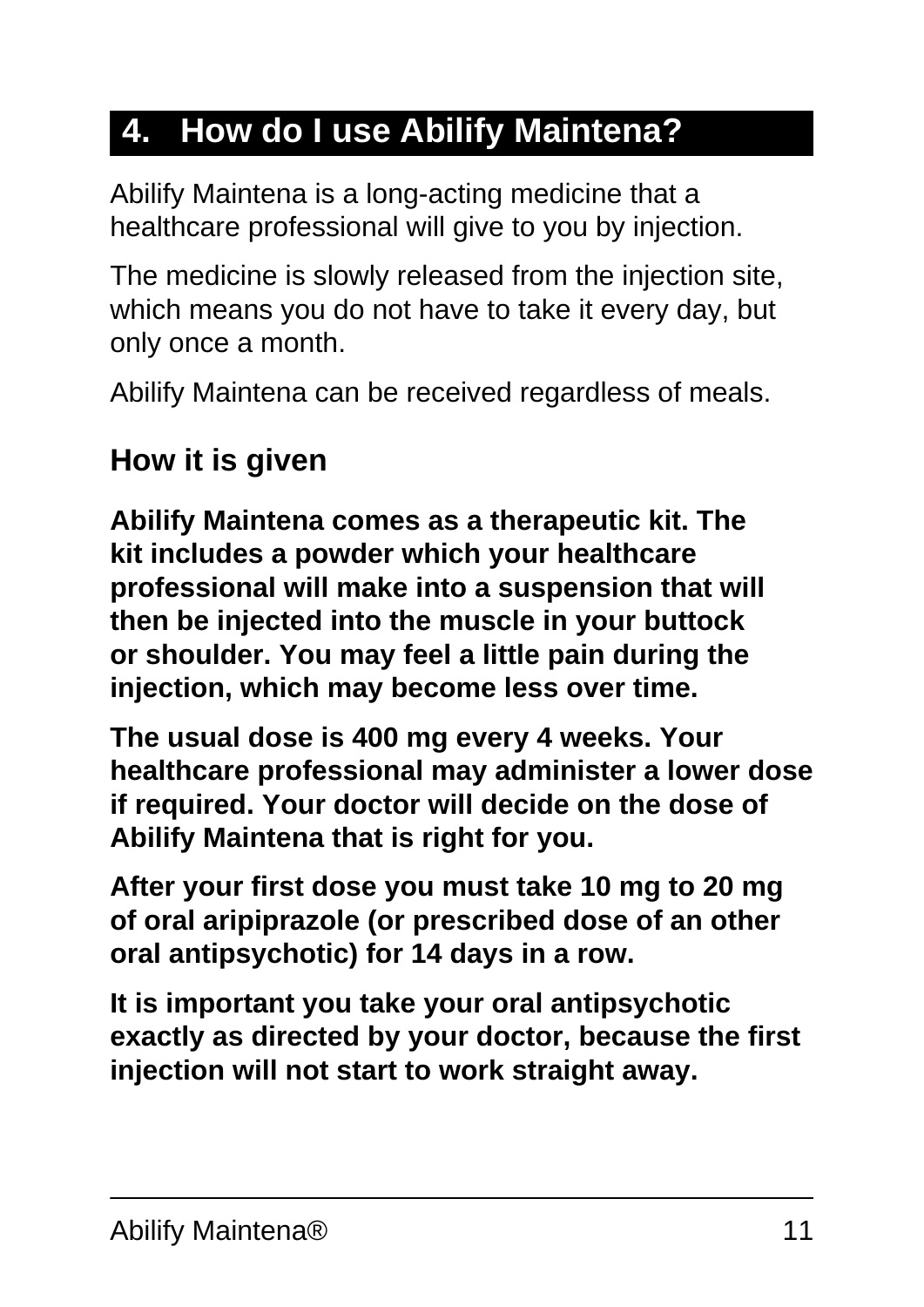### **How many injections you will need?**

**Abilify Maintena should be administered to you once monthly to help reduce your symptoms and the risk of relapse. Do not stop your treatment just because you feel better. It is important that you carry on receiving Abilify Maintena for as long as your doctor has told you to.**

It may take several days to some weeks, sometimes longer, before you feel any improvement.

Your doctor will check your progress at regular intervals.

### **What if you miss a dose of Abilify Maintena**

Abilify Maintena should be used regularly. If you miss an injection, you should contact your doctor to arrange your next injection as soon as you can. You should be given an injection every 4 weeks.

### **If you receive too much Abilify Maintena**

**This medicine will be given to you under medical supervision. Therefore, it is unlikely that you will be given too much. If you see more than one doctor, be sure to tell them that you are receiving Abilify Maintena.**

If you have received too much aripiprazole you may experience:

• rapid beating of the heart, agitation/aggressiveness, problems with speech, unusual movements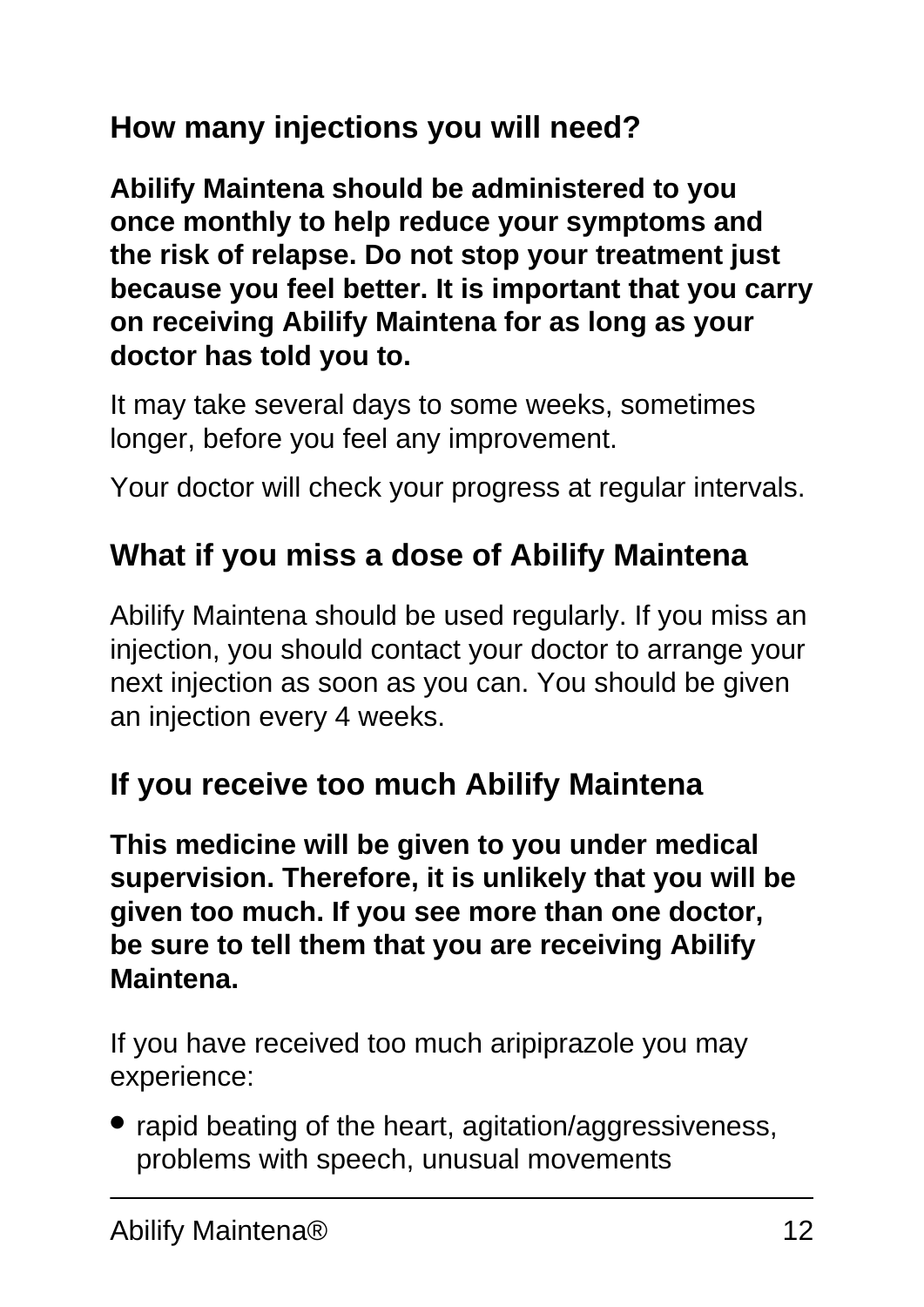(especially of the face or tongue) and reduced level of consciousness.

• other symptoms may include: acute confusion, seizures (epilepsy), coma, a combination of fever, faster breathing, sweating, muscle stiffness, and drowsiness or sleepiness; slower breathing, choking, high or low blood pressure, abnormal rhythms of the heart.

If you think that you have received too much Abilify Maintena, you may need urgent medical attention.

#### **You should immediately:**

- phone the Poisons Information Centre (**by calling 13 11 26**), or
- contact your doctor, or
- go to the Emergency Department at your nearest hospital.

#### **You should do this even if there are no signs of discomfort or poisoning.**

# <span id="page-12-0"></span>**5. What should I know while using Abilify Maintena?**

### **Things you should do**

# **Call your doctor straight away if you:**

- become pregnant.
- are about to be started on any new medicine.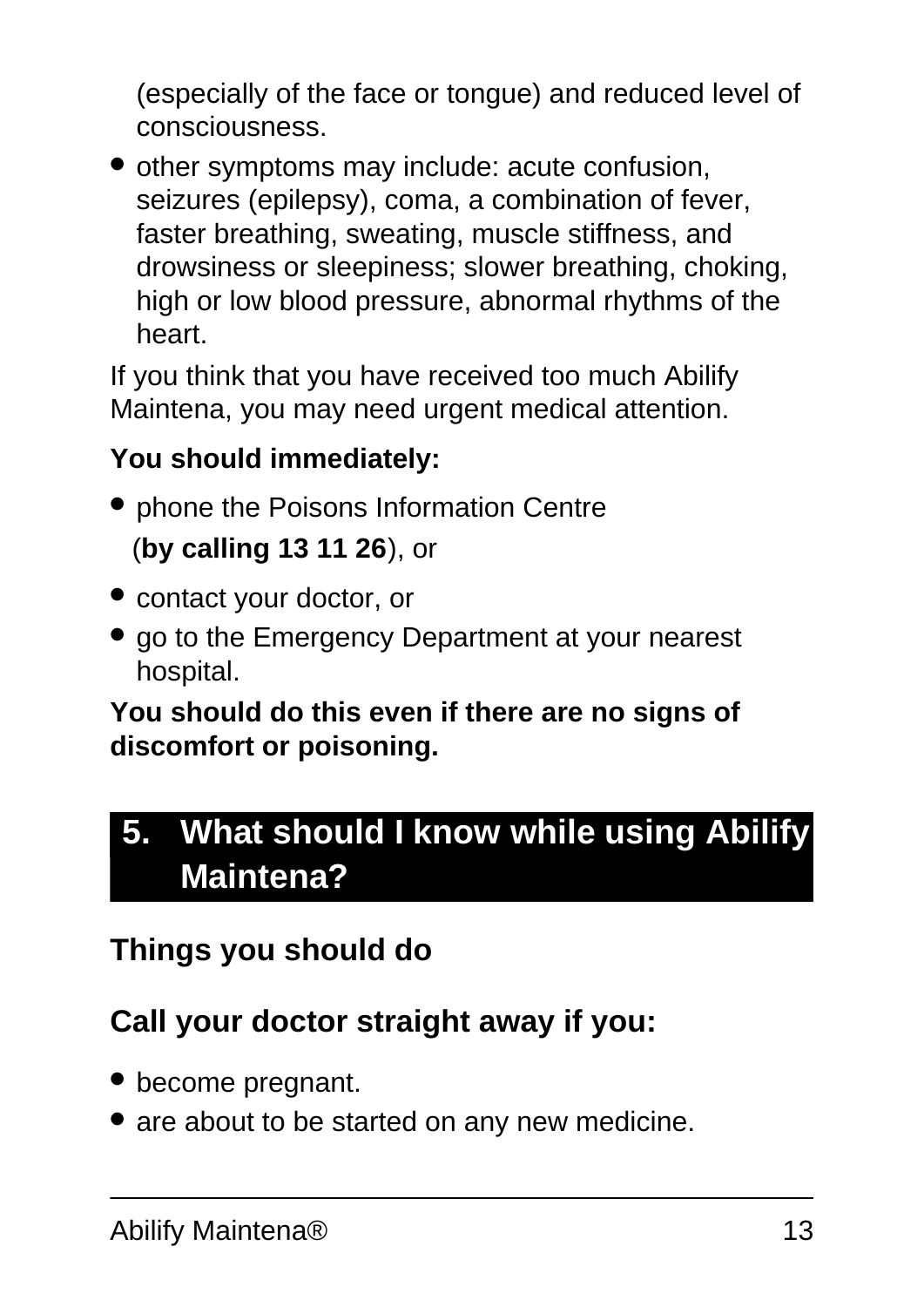• are going to have surgery that requires a general anaesthetic. Tell your doctor or dentist that you are receiving Abilify Maintena as it may affect other medicines used during surgery.

Remind any doctor, dentist, nurse or pharmacist you visit that you are using Abilify Maintena.

Your doctor will check your progress and may want to take some blood tests from time-to-time. This helps reduce unwanted effects.

Your doctor may also check your body weight before starting Abilify Maintena and continue to monitor it for as long as you are being treated.

**Patients and care givers should pay attention to any of the warning signs of suicide-related behaviour such as thoughts or talk about death or suicide; or thoughts or talk about self-harm or doing harm to others. Tell your doctor immediately if you have any of these signs.**

#### **Things to be careful of**

**If Abilify Maintena makes you feel light-headed, dizzy or faint, be careful when getting up from a sitting or lying position**.

Getting up slowly may help.

**Abilify Maintena may affect the way your body reacts to temperature changes.**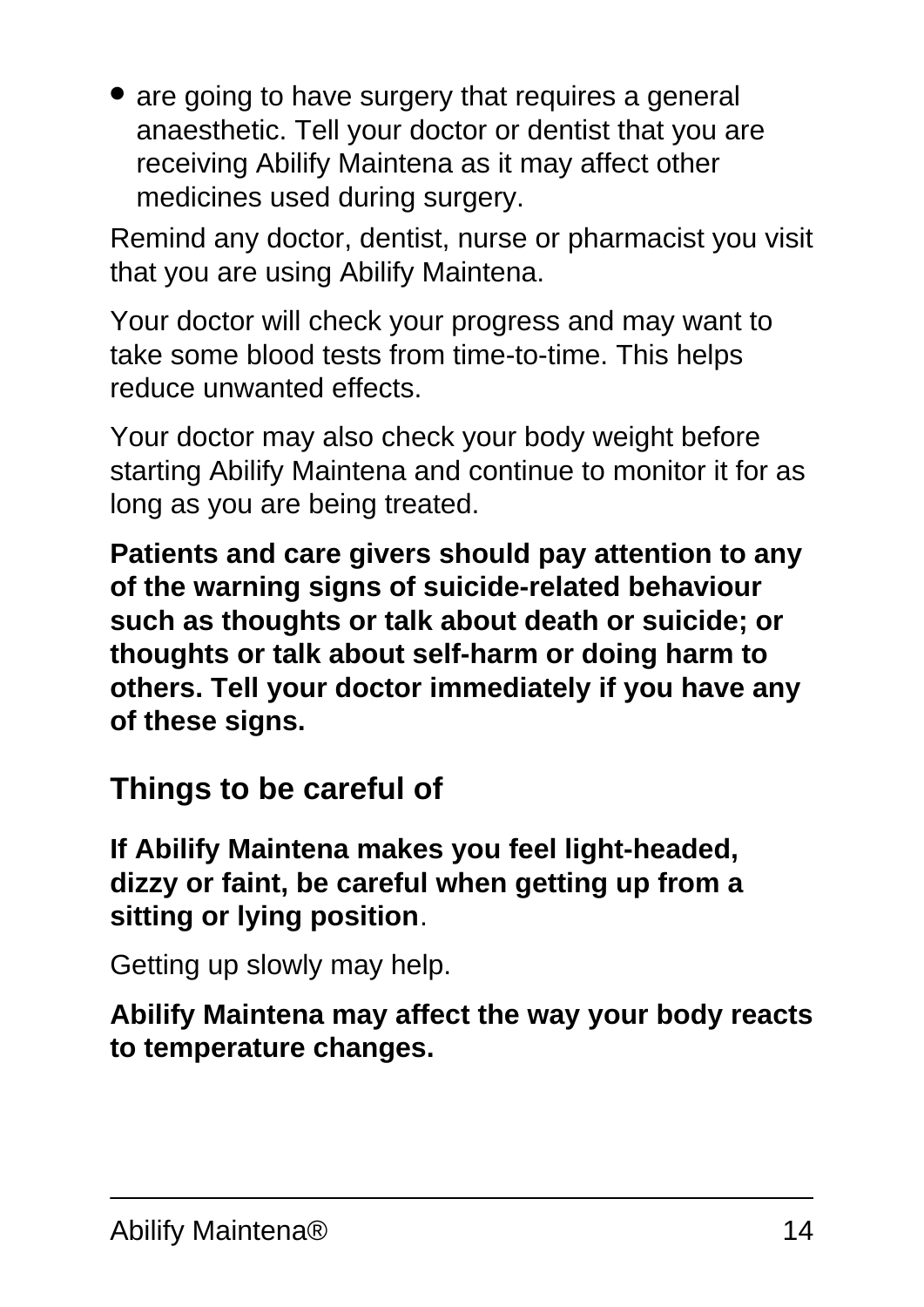It may prevent sweating, even during heatwaves. You may feel dizzy or faint if you are too hot. To stay cool in hot weather, try to do the following:

- wear light clothing.
- spend time in air-conditioned environments (or keep windows open and use electric fans).
- drink plenty of water.
- take cool baths or showers and avoid hot baths and saunas.
- try to restrict exercise or heavy work to cool parts of the day.

### **Driving or using machines**

**Be careful before you drive or use any machines or tools until you know how Abilify Maintena affects you.**

### **Drinking alcohol**

**Tell your doctor if you drink alcohol.**

#### **Avoid alcohol while you are taking Abilify Maintena.**

Abilify Maintena can increase the effects of alcohol.

#### **Looking after your medicine**

**Abilify Maintena will be stored by your healthcare professional until it is time for them to administer the injection to you.**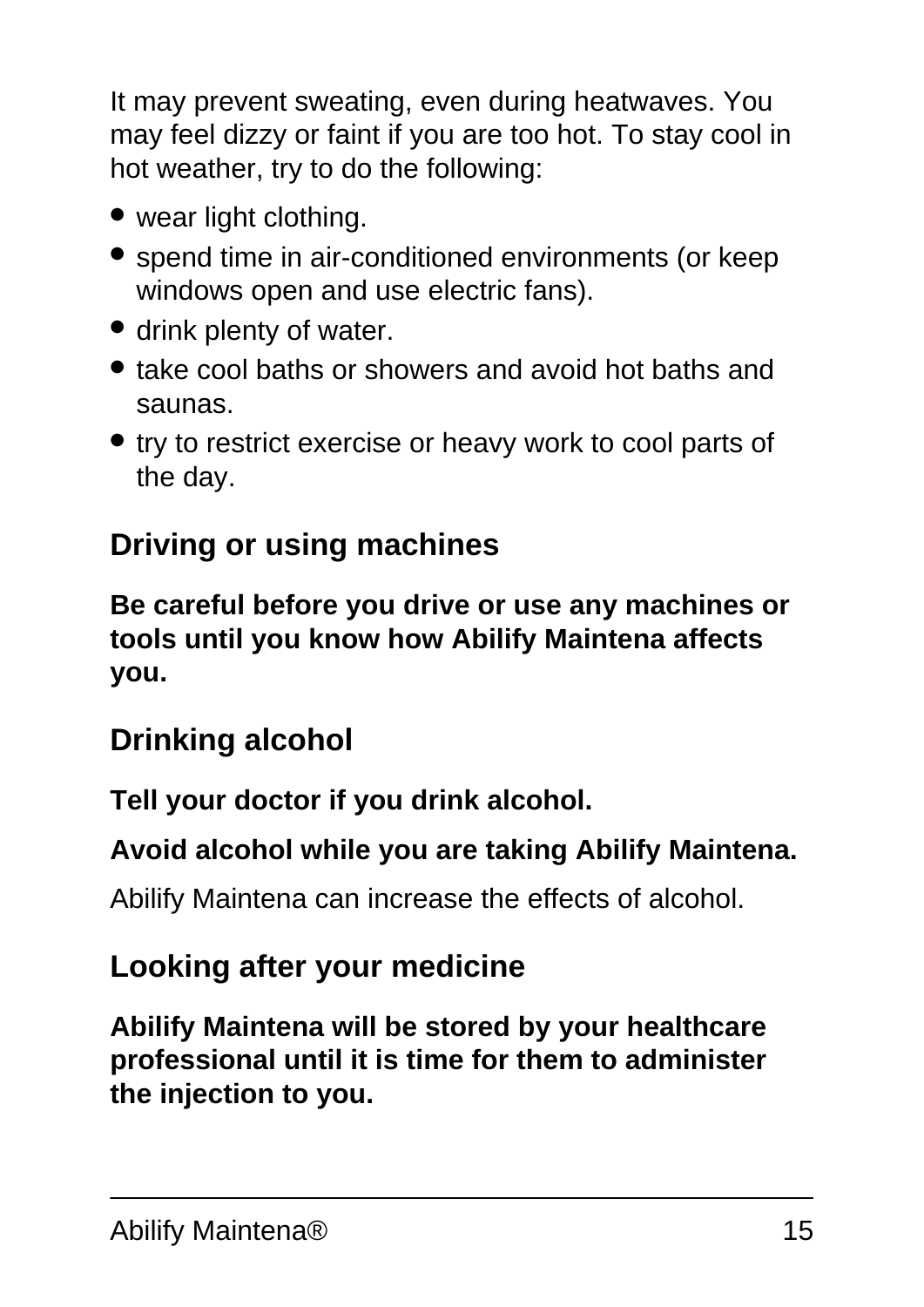**Abilify Maintena should be stored in its package in a dry place where the temperature stays below 30°C. Do not freeze. Your healthcare professional will not use Abilify Maintena beyond the expiry date printed on the carton.**

### **Getting rid of any unwanted medicine**

A doctor, nurse or pharmacist will dispose of any unused medicine

# <span id="page-15-0"></span>**6. Are there any side effects?**

**Tell your doctor or pharmacist as soon as possible if you do not feel well while you are receiving Abilify Maintena.**

All medicines can have side effects. If you do experience any side effects, most of them are minor and temporary. However, some side effects may need medical attention.

See the information below and, if you need to, ask your doctor or pharmacist if you have any further questions about side effects.

#### **Less serious side effects**

| Less serious side effects What to do |                           |
|--------------------------------------|---------------------------|
| • headache                           | Speak to your doctor if   |
| • fatigue, drowsiness or             | you have any of these     |
| sleepiness                           | less serious side effects |
| • speech disorder                    | and they worry you.       |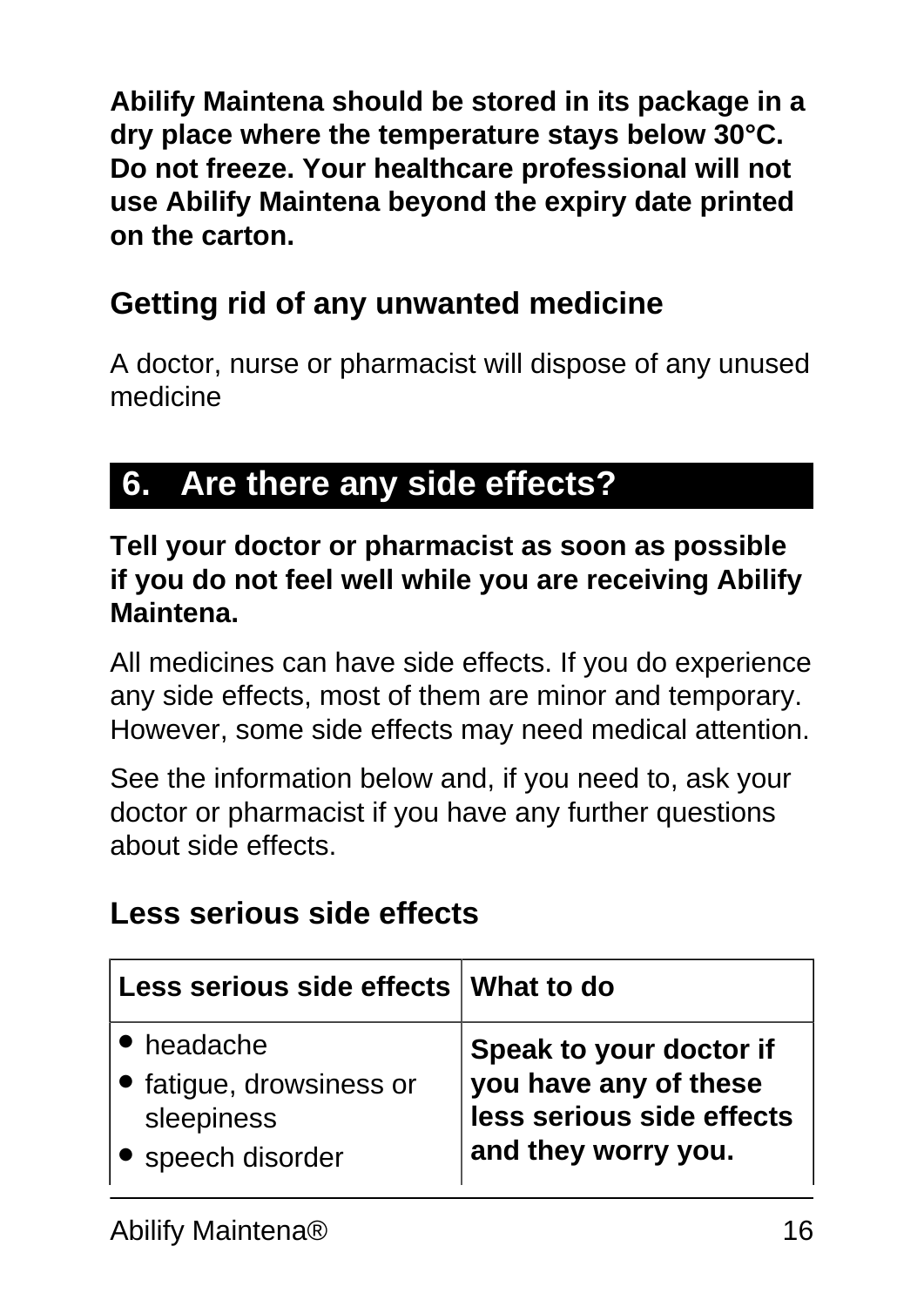| Less serious side effects   What to do                                                          |  |
|-------------------------------------------------------------------------------------------------|--|
| agitation or restlessness                                                                       |  |
| pain or swelling at the<br>site of injection                                                    |  |
| appetite increase or<br>decrease                                                                |  |
| <b>Shaking</b>                                                                                  |  |
| muscle ache or stiffness                                                                        |  |
| dry mouth                                                                                       |  |
| difficulty in passing urine<br>or incontinence                                                  |  |
| $\bullet$ inability for a man to<br>have an erection or a<br>persistent and painful<br>erection |  |
| depression                                                                                      |  |
| blurred or double vision                                                                        |  |
| abnormal hair loss                                                                              |  |
| constipation or diarrhoea                                                                       |  |
| high blood pressure                                                                             |  |
| abnormal liver blood<br>values                                                                  |  |
| low sodium levels in the<br>blood                                                               |  |
| bruise easily                                                                                   |  |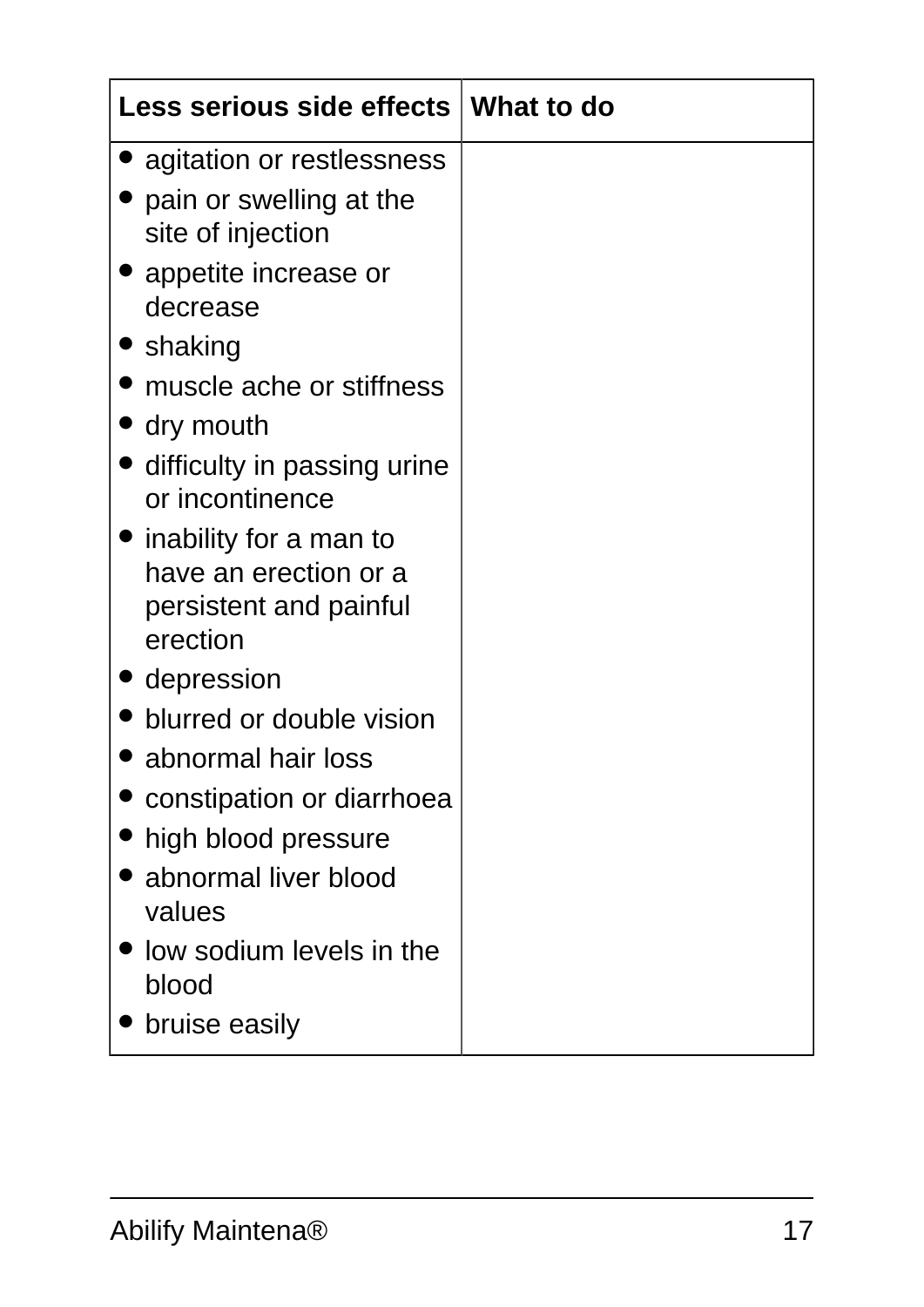### **Serious side effects**

| <b>Serious side effects</b>                                                                                                                                                                                                                                                                                                                                                                                                                                                                                                                                                                                                                                                                     | <b>What to do</b>                                                                                                                                                      |
|-------------------------------------------------------------------------------------------------------------------------------------------------------------------------------------------------------------------------------------------------------------------------------------------------------------------------------------------------------------------------------------------------------------------------------------------------------------------------------------------------------------------------------------------------------------------------------------------------------------------------------------------------------------------------------------------------|------------------------------------------------------------------------------------------------------------------------------------------------------------------------|
| serious allergic reaction<br>(symptoms of an allergic<br>reaction may include<br>swelling of the face, lips,<br>mouth or throat which<br>may cause difficulty in<br>swallowing or breathing,<br>or rash, itching or hives,<br>spasm of the muscles<br>around the voice box.).<br>abnormal movements<br>of the tongue, or other<br>uncontrolled movements<br>of the tongue, mouth,<br>cheeks, or jaw which<br>may progress to the<br>arms and legs.<br>high fever, stiff muscles,<br>confusion, sweating,<br>and changes in pulse,<br>heart rate, and blood<br>pressure, which may<br>lead to coma. This<br>reaction is called<br>neuroleptic malignant<br>syndrome.<br>convulsions or seizures. | Call your doctor straight<br>away, or go straight<br>to the Emergency<br>Department at your<br>nearest hospital if you<br>notice any of these<br>serious side effects. |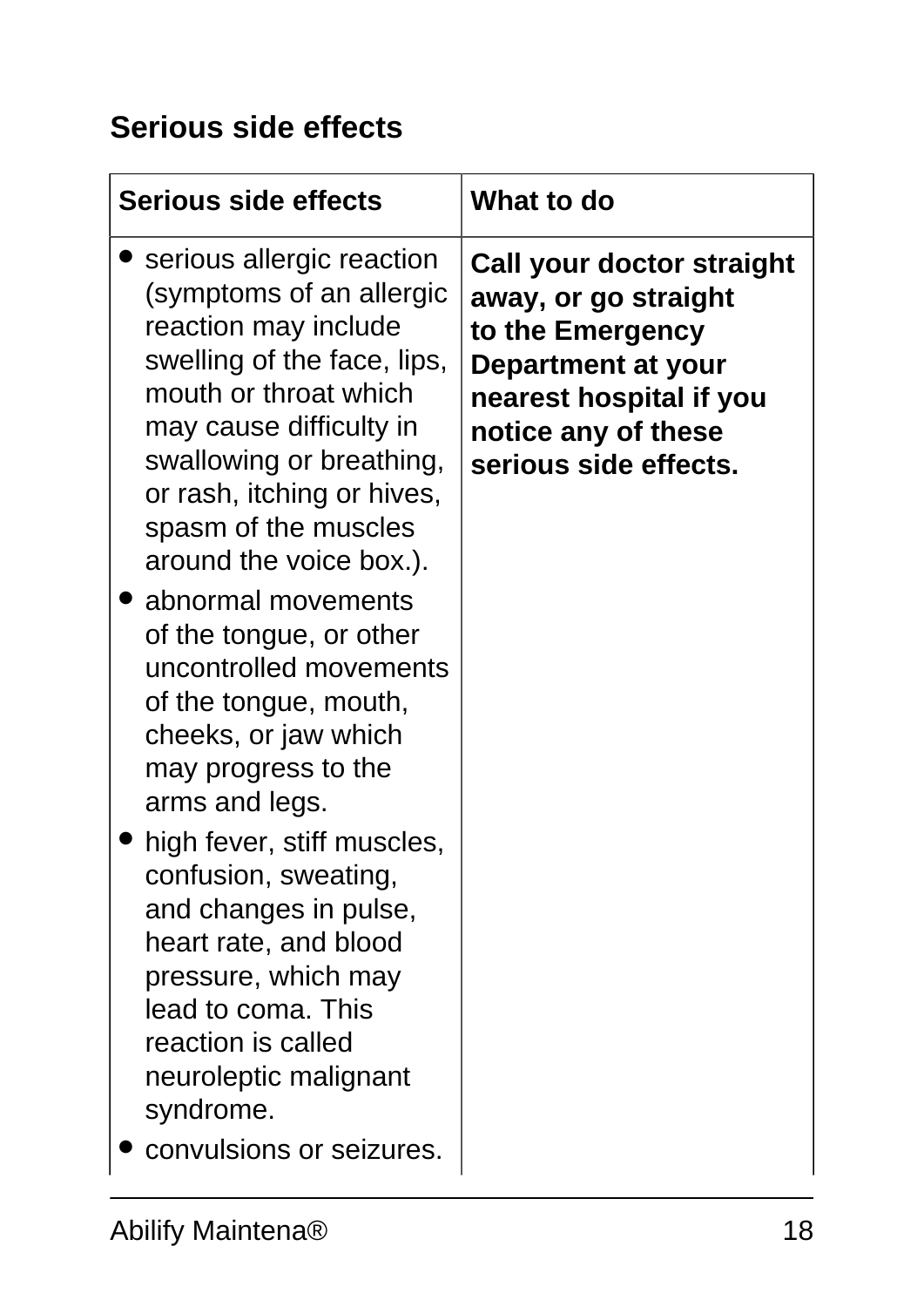| <b>Serious side effects</b>                                                                                                                                                                                                                                                                                                                                                                                                          | <b>What to do</b> |
|--------------------------------------------------------------------------------------------------------------------------------------------------------------------------------------------------------------------------------------------------------------------------------------------------------------------------------------------------------------------------------------------------------------------------------------|-------------------|
| chest pain.                                                                                                                                                                                                                                                                                                                                                                                                                          |                   |
| rapid pulse.                                                                                                                                                                                                                                                                                                                                                                                                                         |                   |
| swelling, pain or redness<br>in the leg, chest pain or<br>difficulty in breathing.<br>a combination of<br>any of the following:<br>excessive sleepiness,<br>dizziness, confusion,<br>disorientation, difficulty<br>talking, difficulty walking,<br>muscle stiffness<br>or shaking, fever,<br>weakness, irritability,<br>aggression, anxiety,<br>increase in blood<br>pressure, or seizures<br>that lead to loss of<br>consciousness. |                   |
| high or unstable blood<br>sugar levels (feeling<br>very thirsty and/or<br>hungry, needing to<br>urinate more often than<br>usual, feeling weak or<br>tired, feeling sick to<br>your stomach, feeling<br>confused, have fruity<br>smelling breath)), or the                                                                                                                                                                           |                   |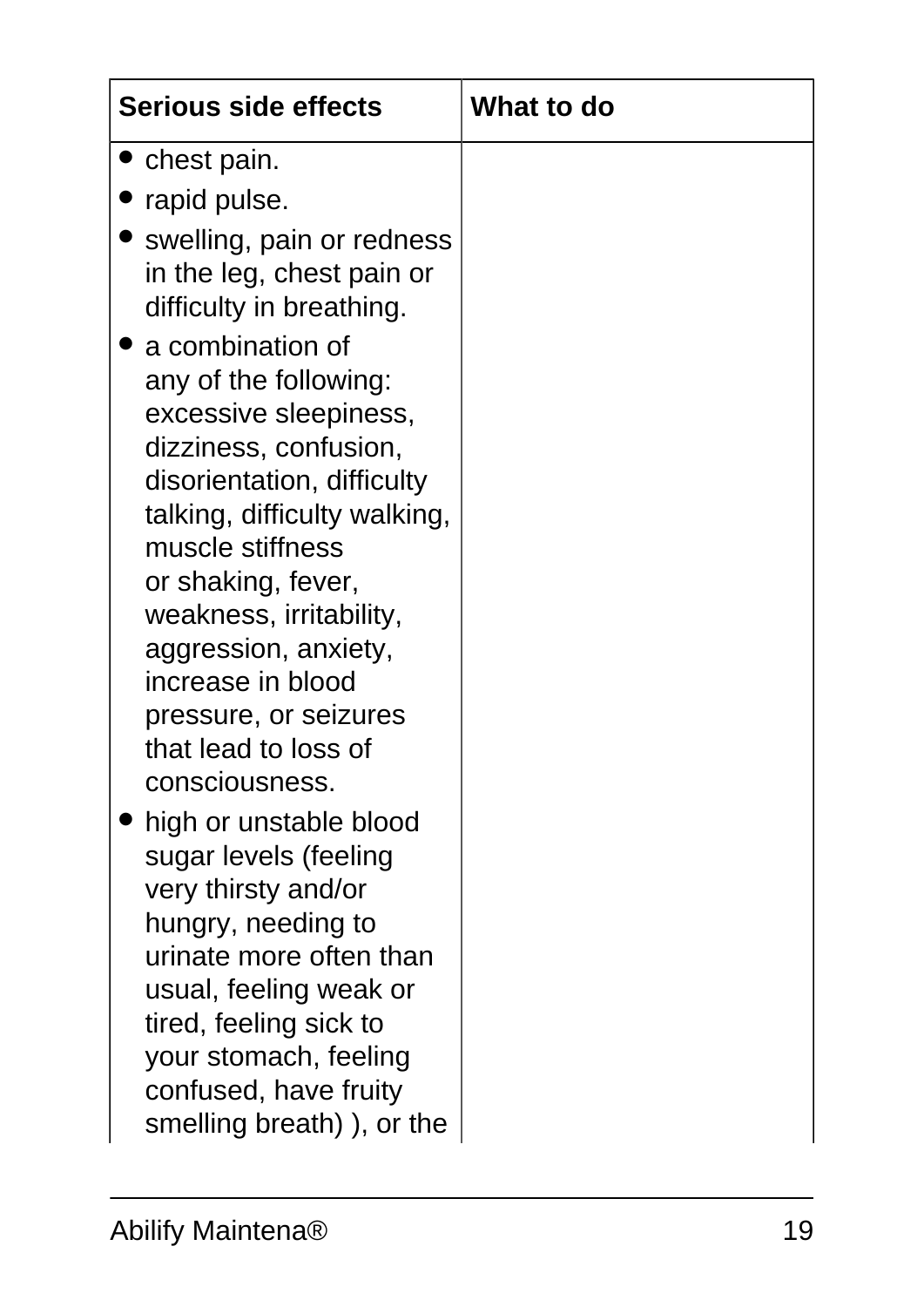| <b>Serious side effects</b>                                                                                                                                                                                                                                                                                                                                                                                                                                                                                                                                 | <b>What to do</b> |
|-------------------------------------------------------------------------------------------------------------------------------------------------------------------------------------------------------------------------------------------------------------------------------------------------------------------------------------------------------------------------------------------------------------------------------------------------------------------------------------------------------------------------------------------------------------|-------------------|
| onset or worsening of<br>diabetes.<br>thoughts of suicide,<br>attempts at suicide or<br>suicide. See also section<br>"Things you must do".<br>yellowing of the skin<br>and/or eyes, also called<br>jaundice with or without<br>nausea, vomiting, loss<br>of appetite, feeling<br>generally unwell,<br>fever, itching and dark<br>coloured urine.<br>inflammation of the<br>pancreas or liver, severe<br>upper stomach pain<br>often with nausea and<br>vomiting.<br>muscle pain, muscle<br>weakness or muscle<br>cramps, high blood<br>levels of the enzyme |                   |
| creatine phosphokinase.<br>serious allergic reactions<br>such as Drug Reaction<br>with Eosinophilia and<br><b>Systemic Symptoms</b><br>(DRESS). DRESS<br>appears initially as flu-                                                                                                                                                                                                                                                                                                                                                                          |                   |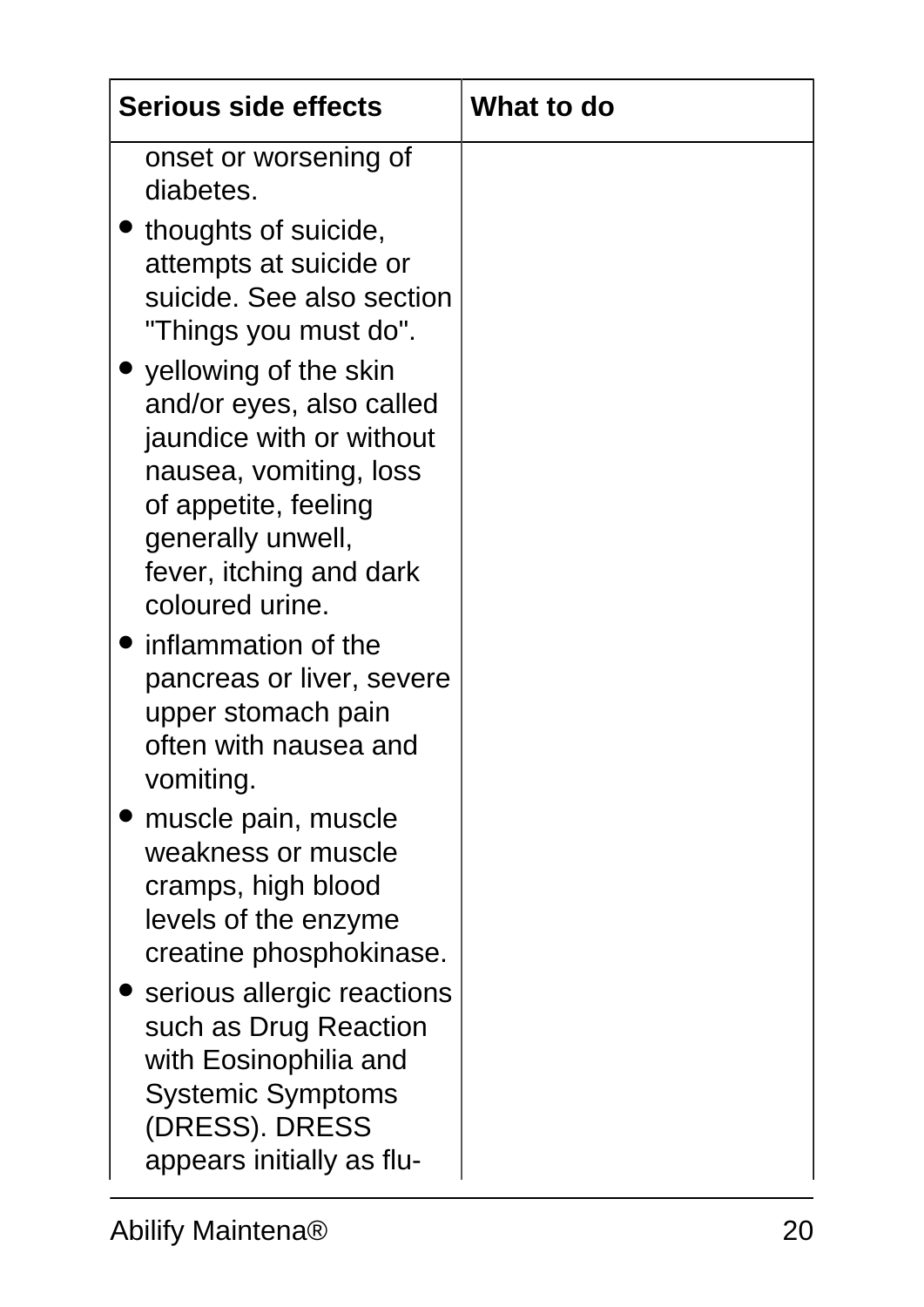| <b>Serious side effects</b>                                                                                                                                                                                                                                                                                                                                                                                                                                                                                                                                                                                                | What to do |
|----------------------------------------------------------------------------------------------------------------------------------------------------------------------------------------------------------------------------------------------------------------------------------------------------------------------------------------------------------------------------------------------------------------------------------------------------------------------------------------------------------------------------------------------------------------------------------------------------------------------------|------------|
| like symptoms with a<br>rash on the face and<br>then with an extended<br>rash, high temperature,<br>enlarged lymph nodes,<br>increased levels of liver<br>enzymes seen in blood<br>tests and an increase in<br>a type of white blood cell<br>(eosinophilia).<br>inability to sit or stand<br>still; restless movement<br>of the arms and legs<br>such as tapping,<br>marching in places,<br>rocking, crossing and<br>uncrossing legs<br>abnormally low or high<br>body temperature or<br>excessive sweating<br>excessive compulsive<br>urges such as gambling,<br>sexual urges, spending,<br>binge or compulsive<br>eating |            |
| feeling dizzy or fainting,<br>especially when getting<br>up from a lying or sitting<br>position, including falls.                                                                                                                                                                                                                                                                                                                                                                                                                                                                                                          |            |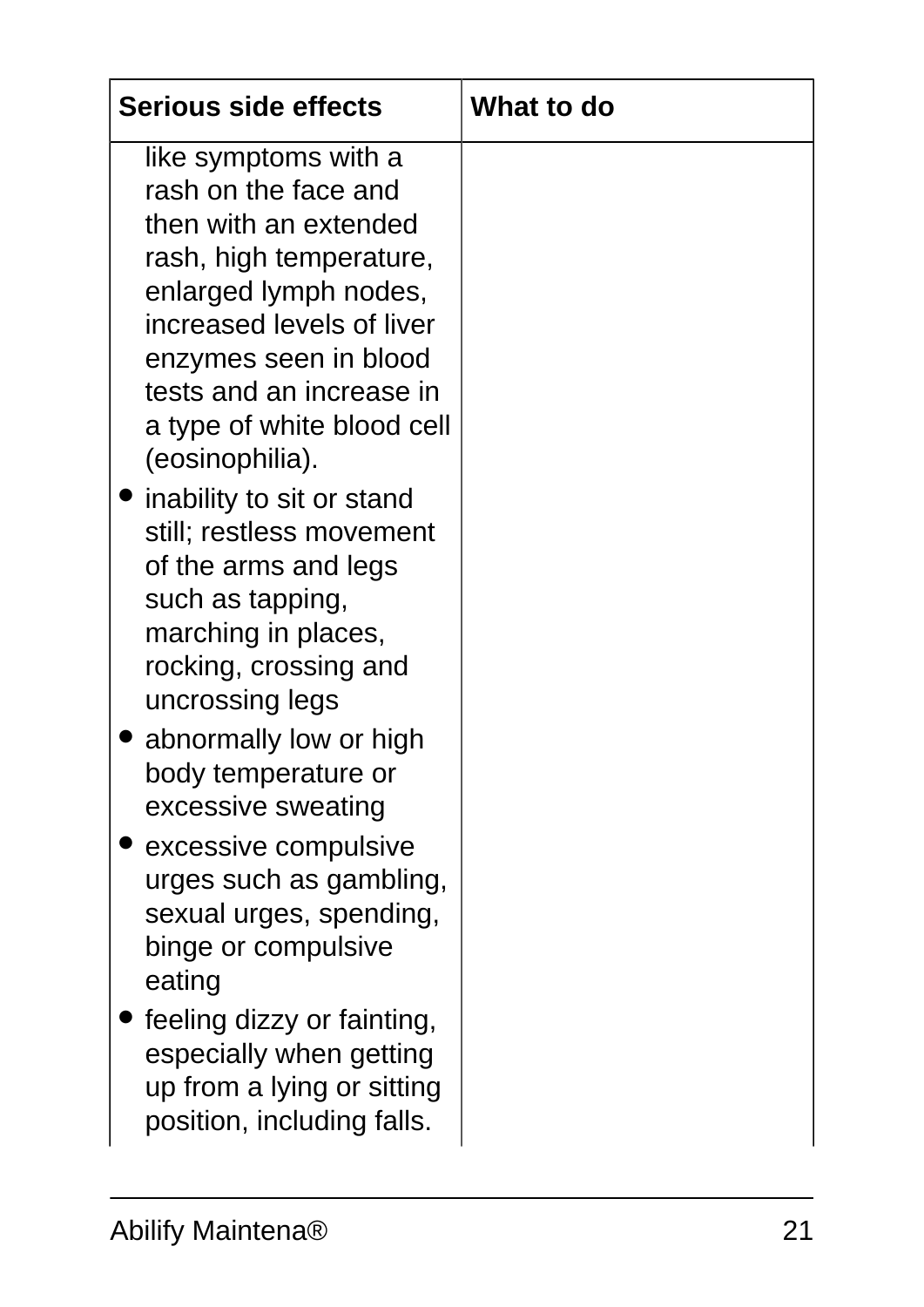| <b>Serious side effects</b>                                                                                                                                                                                 | What to do |
|-------------------------------------------------------------------------------------------------------------------------------------------------------------------------------------------------------------|------------|
| ' frequent infections such<br>as fever, severe chills,<br>sore throat or mouth<br>ulcers.<br>• difficulty swallowing or                                                                                     |            |
| accidental inhalation of<br>food or liquids with risk<br>of pneumonia.<br>• weight loss or gain                                                                                                             |            |
| <b>Elderly patients with</b><br>dementia may suffer<br>serious side effects such<br>as "mini" stroke, stroke,<br>pneumonia, or heart<br>problems. These serious<br>side effects can be life<br>threatening. |            |

#### **Tell your doctor or pharmacist if you notice anything else that may be making you feel unwell.**

Other side effects not listed here may occur in some people.

### **Reporting side effects**

After you have received medical advice for any side effects you experience, you can report side effects to the Therapeutic Goods Administration online at [www.tga.gov.au/reporting-problems.](http://www.tga.gov.au/reporting-problems) By reporting side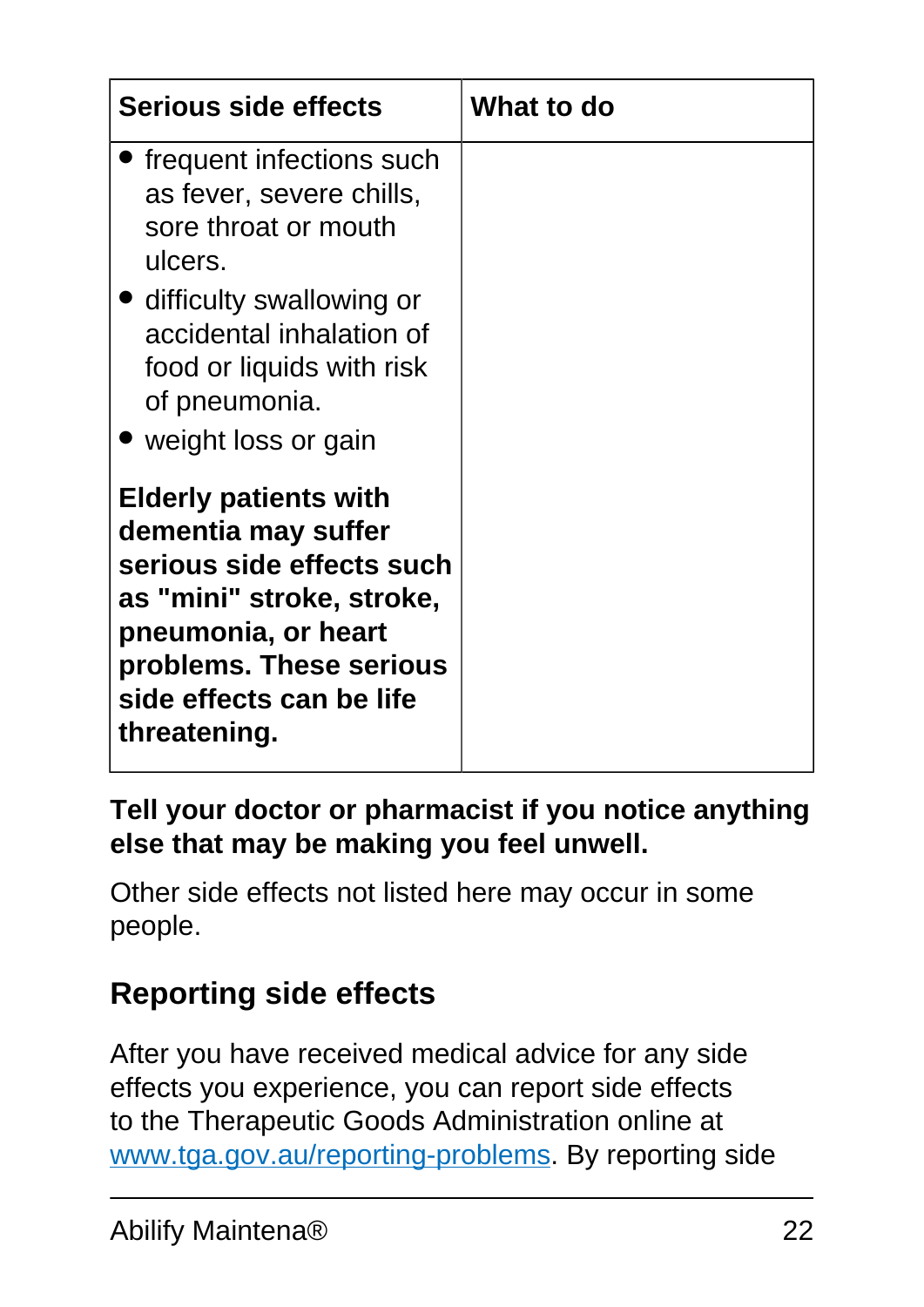effects, you can help provide more information on the safety of this medicine.

**Always make sure you speak to your doctor or pharmacist before you decide to stop taking any of your medicines.**

# <span id="page-22-0"></span>**7. Product details**

This medicine is only available with a doctor's prescription.

### **What Abilify Maintena contains**

| <b>Active ingredient</b><br>(main ingredient) | Abilify Maintena 400 mg<br>therapeutic kit contains<br>400 mg aripiprazole (as<br>monohydrate) per vial. |
|-----------------------------------------------|----------------------------------------------------------------------------------------------------------|
|                                               | Abilify Maintena 300 mg<br>therapeutic kit contains<br>300 mg aripiprazole (as<br>monohydrate) per vial. |
| <b>Other ingredients</b>                      | mannitol                                                                                                 |
| (inactive ingredients)                        | carmellose sodium                                                                                        |
|                                               | sodium hydroxide                                                                                         |
|                                               | monobasic sodium<br>phosphate monohydrate                                                                |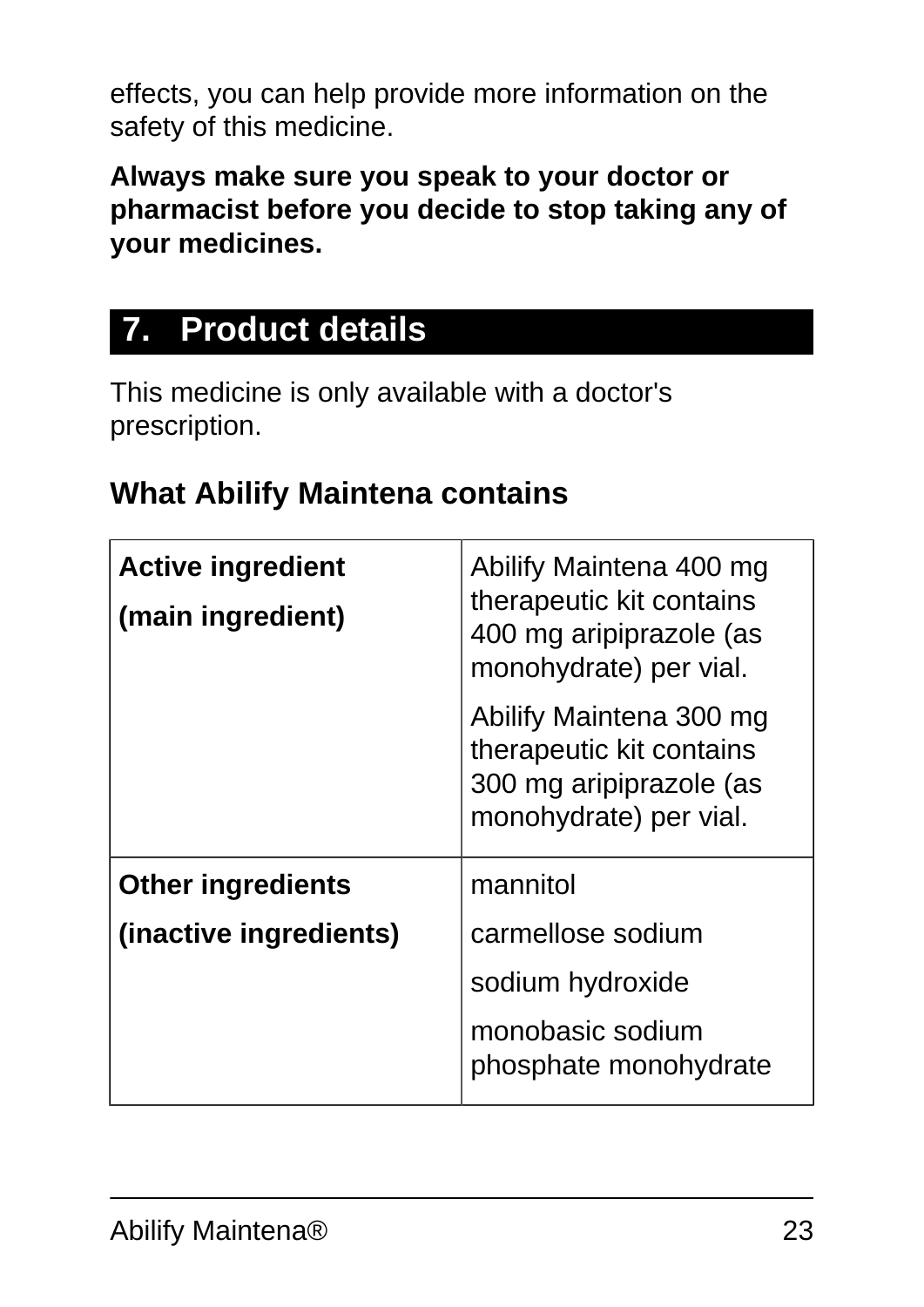| <b>Potential allergens</b> | Abilify Maintena does not  |
|----------------------------|----------------------------|
|                            | contain lactose, gluten,   |
|                            | sucrose, tartrazine or any |
|                            | other azo dyes.            |
|                            |                            |

**Do not take this medicine if you are allergic to any of these ingredients.**

#### **What Abilify Maintena looks like**

Abilify Maintena is available as a therapeutic kit. The kit contains either 400 mg or 300 mg of aripiprazole (as monohydrate). The therapeutic kit contains all that is required for your healthcare professional to reconstitute and administer the required dose of medicine to you. After reconstitution, each mL of suspension contains 200 mg of aripiprazole.

The therapeutic kit contains the following items:

- one vial containing a white to off-white powder containing aripiprazole (as monohydrate);
- one vial containing water for injections for mixing with the powder;
- one sterile syringe with a needle;
- one sterile syringe without a needle;
- three safety needles; and
- one vial adapter.

Australian Registration Numbers:

Abilify Maintena 400 mg: AUST R 211150 (Composite pack)